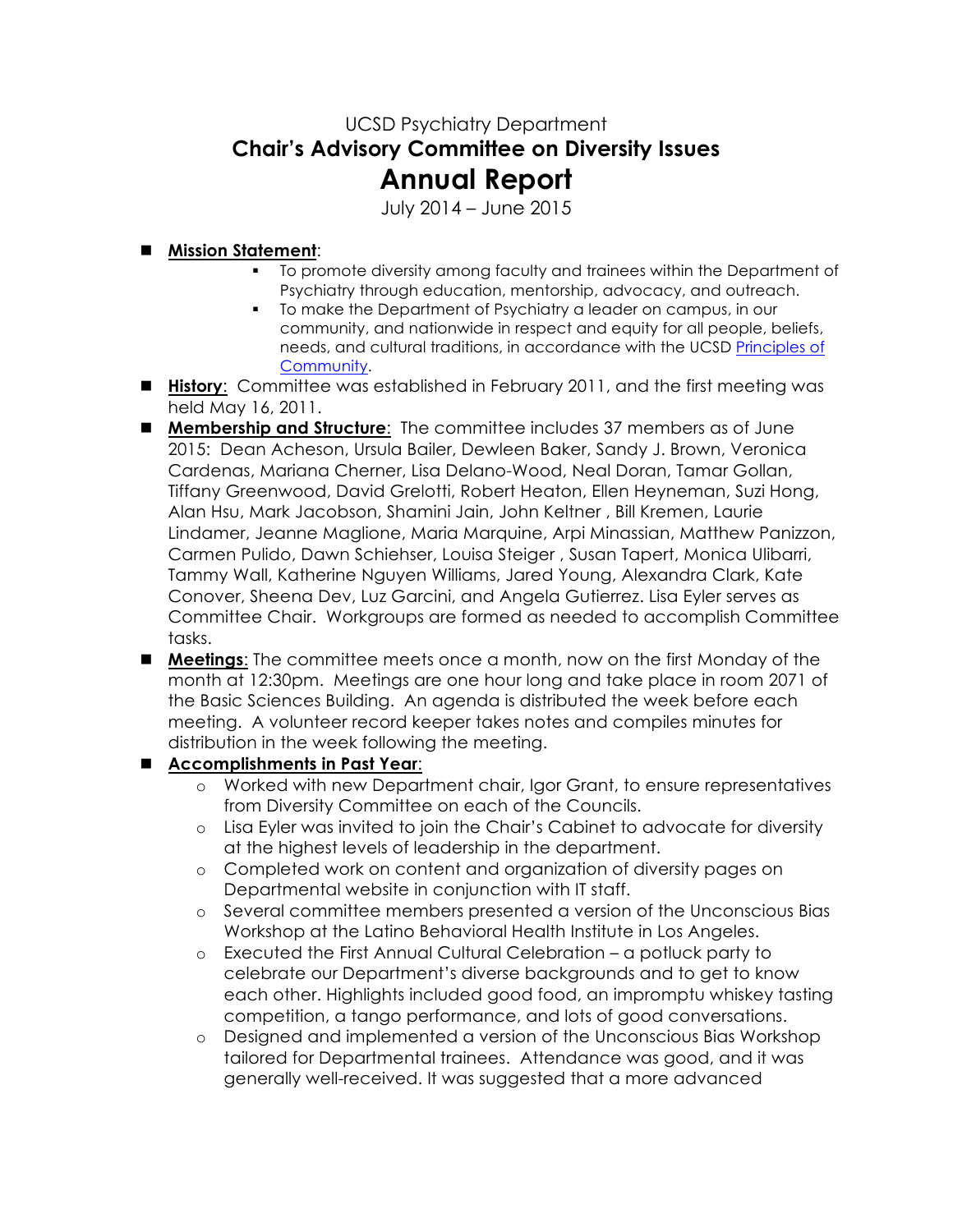workshop be developed for those who already have a working knowledge of implicit bias.

- o Helped to advertise Health Sciences diversity-related activities such as the Diversity in Medicine Lecture Series, the Annual New Women Faculty Reception, and programs on mentorship/sponsorship and on negotiation put on by the newly formed Women in Health Sciences group.
- o Mentorship Workgroup met regularly with members of a parallel VA group (led by Brian Buzzella and Rebecca Williams) to continue to make plans about how to structure and administer a diversity-based mentorship program for faculty in the Department.
- o Alejandra Postlethwaite attended the AAMC Minority Faculty Development Seminar with sponsorship by our Department and reported back to the committee about highlights of this experience.
- o Disseminated an NIMH RFA for administrative supplements to support under-represented medical students or junior MD faculty. We announced it in the General Faculty Meeting and Research Council and posted a link on the website.
- o Reviewed results of the AAMC Report on the State of Women in Academic Medicine and discussed how to share these with the rest of the Department. It was agreed that we should also include our own data for comparison. Vivian Reznik is preparing a report for UCSD departments, so we decided to wait for her presentation.
- o Periodically reviewed proposed amendments to the Academic Personnel Manual that were relevant to diversity, including ones having to do with how contributions to diversity count towards promotion and a policy on medical separation that might be relevant for those with disabilities.
- o Helped to develop an online feedback form to provide ratings of candidates for faculty positions. This allows greater uniformity and makes people think about the criteria upon which they are basing their overall impression. We also included language at the top reminding participants to work slowly in order to minimize negative consequences of unconscious bias. The feedback form is now in use for faculty recruitments in the Department.
- o Arpi Minassian presented a talk on the role of diversity issues in clinical supervision as part of a CE course on supervision put on by members of the Department.
- o Assisted in the development and advertising of a film screening for "Adelante", a documentary about Mexican immigrants joining an Irish Catholic congregation in the Northeast. Erkut Kucukboyaci took the lead on this event, which also included lunch and a Q&A with the director by Skype.
- o Received updates from Arpi Minassian, co-chair of the Chancellor's Committee on Gender Identity and Sexual Orientation Issues about that Committee's work.
- o Formed a workgroup to develop a changing feature on the website (e.g., "Diversity Corner") that will be a source of information and discussion points that supervisors or trainees could use to inject diversity issues into training.